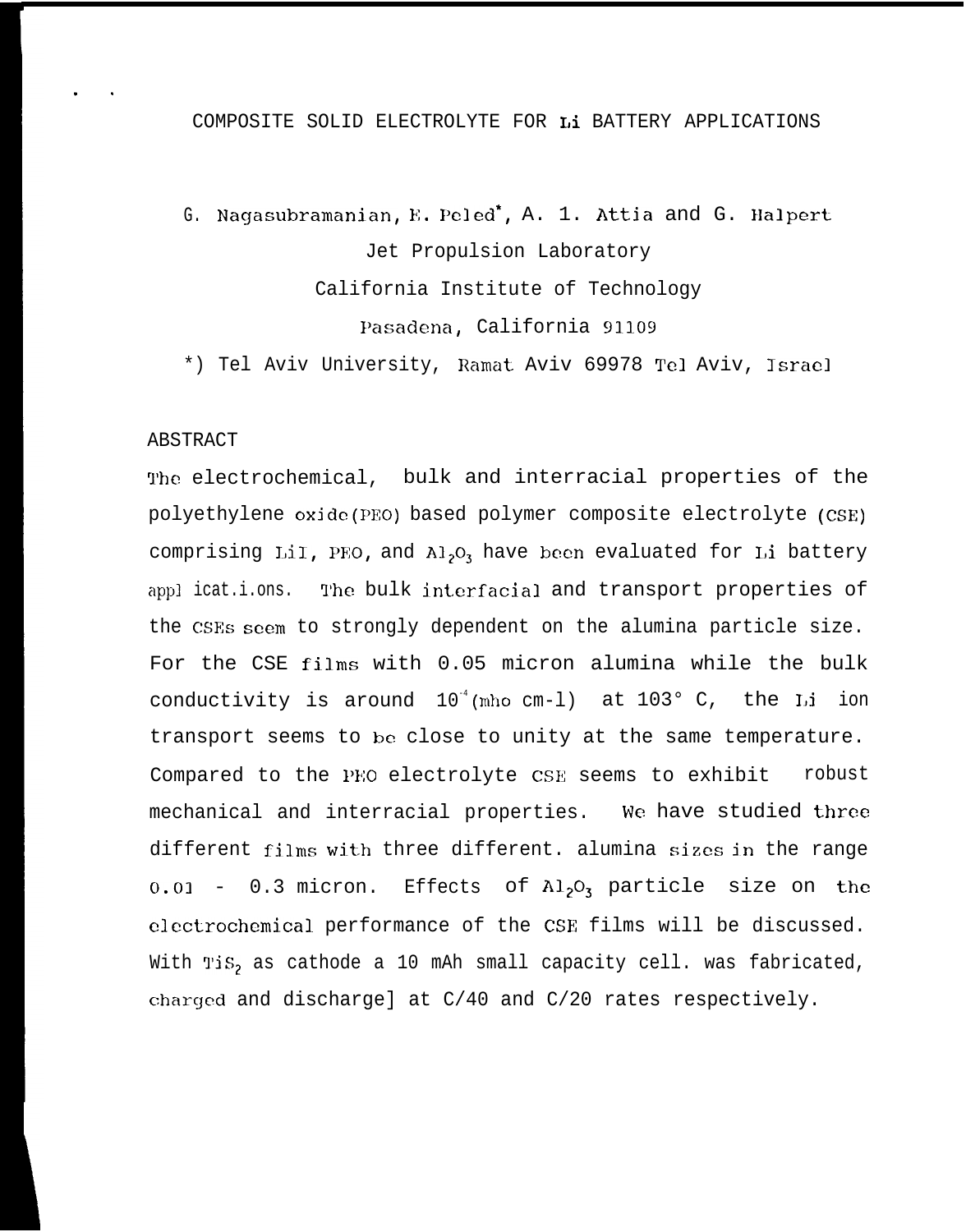### INTRODUCTION

 $\mathcal{L}_{\text{A}}$  and  $\mathcal{L}_{\text{B}}$  . In the  $\mathcal{L}_{\text{B}}$ 

Recent activities in solid polymer electrolyte/Li batteries have centered around the use of polyethylene oxide(PEO) and other organic polymers complexed with lithium salts as the electrolyte. While considerable. and significant advances have been made in terms of improving the bulk ionic conductivity and interracial properties of the polymeric electrolyte contacting  $Li(1)$  some basic and fundamental. problems remain to be solved. 'l'he problems include: (a) Low transference number(0.1-0.3) for Li cations leading to high concentration polarization and high interface resistance, (b) Incompatible salt anions( $BF_L$ , As $F_6$ , ClO<sub>4</sub>, CF<sub>3</sub>SO<sub>3</sub>etc.) contained in the polymer that cause the lithium todegrade, and (c) Poor mechanical strength especially above 100°C. Other schools have used  $\lambda_1$ ,  $O_3(2)$  or alumina based(3) to improve the mechanical strength of polymers. But, the lithium transference number was low because of an inappropriate salt, and too large  $\mathrm{Al}_2\mathrm{O}_3$  particles. To overcome some of the short comings LiI was used in our studies. This salt is totally compatible with Li. The idea embodied in this work is to coat the alumina particles with a thin layer of LiI and to bond these particles together with PEO. It was expected that this composite solid electrolyte (CSE) would retain the vacancy conduction mechanism for I,i+ (responsible for near unity transference number of lithium) reported earlier(4) and in addition would exhibit the flexible nature of the polymer. In this study **WC** report our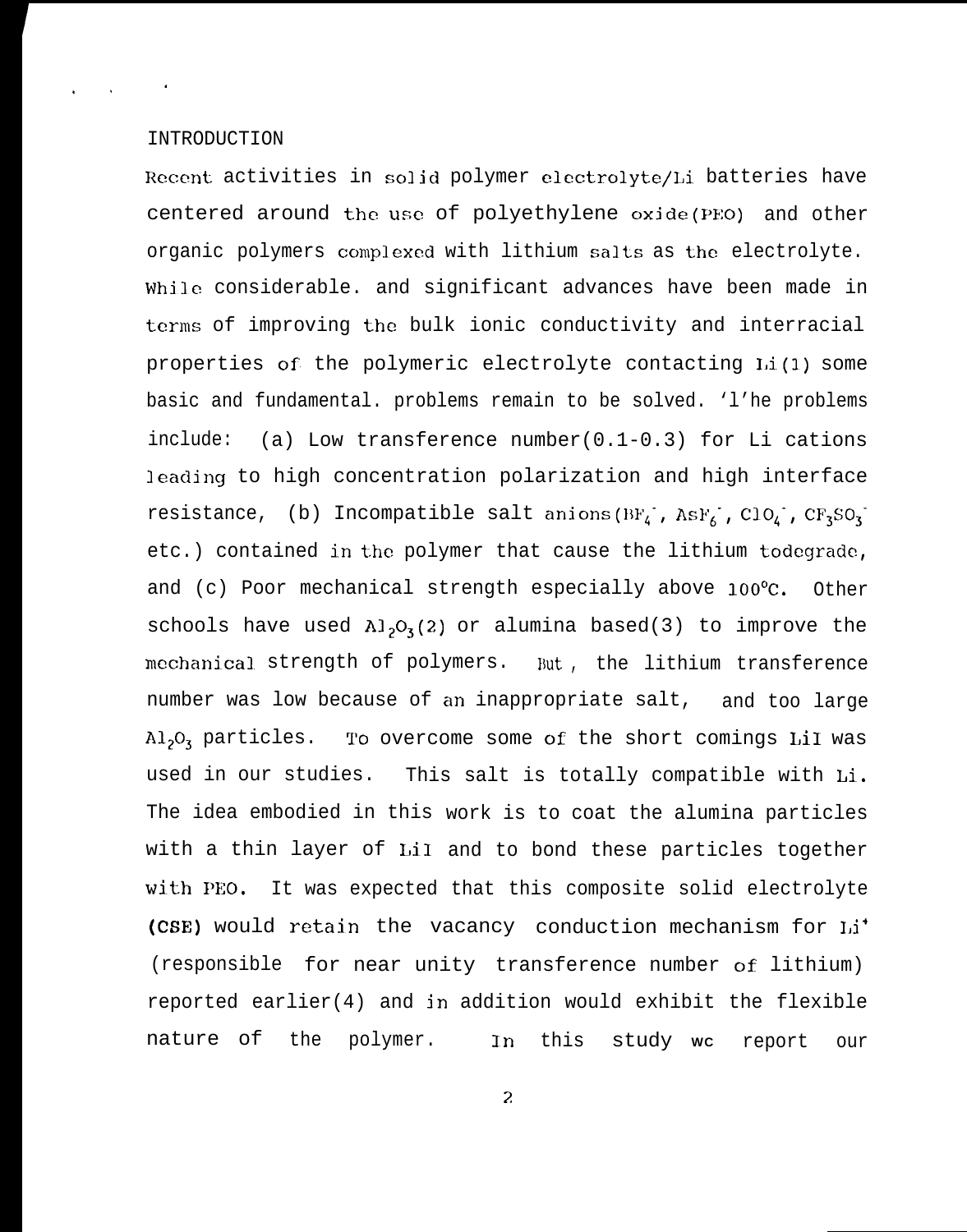electrochemical. results on the CSE comprising Lil, PEO,  $A1_2O_3$  and as a function of alumina particle size.

### EXPERIMENTAL

Initially there were problems dispersing uniformly the  $A1_2O_3$ particles in the PEO matrix. Thus a modified procedure, developed at the Jet Propulsion Laboratory, was adopted. Appropriate amounts of  $LiI$ ,  $Al_2O_3$ , and PEO were weighed separately. I,iI was dissolved jn 50 ml of acetonitrile, decanted and to the solution was added alumina. The solution was stirred well for 45 minutes. 80 ml of Isopropyl alcohol (IPA) was added and the solution again was stirred well. To this mixture was added approximately 120 ml of acetonitrile followed by another 80 ml of IPA. While the solution was being stirred vigorously, 1.6 grams of PEO(M.W.  $4x \t10^6$ ) was added slowly. This procedure produced a uniform suspension of alumina in the solution. The mixture was stirred overnight to dissolve the PEO. This solution was cast into thin films as described elsewhere(5) . Our jnitial procedure to prepare thin films of CSE without the addition of IPA gave us only lumps of alumina covered with a coat of PEO. 'l'he thin films of CSE prepared by our modified procedure were subjected to a series of electrochemical measurements including a-c and d-c measurements. Both a symmetrical cell of the type Li/CSE/Li and an unsymmetrical cell of the type Li/CSE/SS (stainless steel ) were used for the clectrochemi cal characterization of the CSE films. With TiS<sub>2</sub> as the cathode a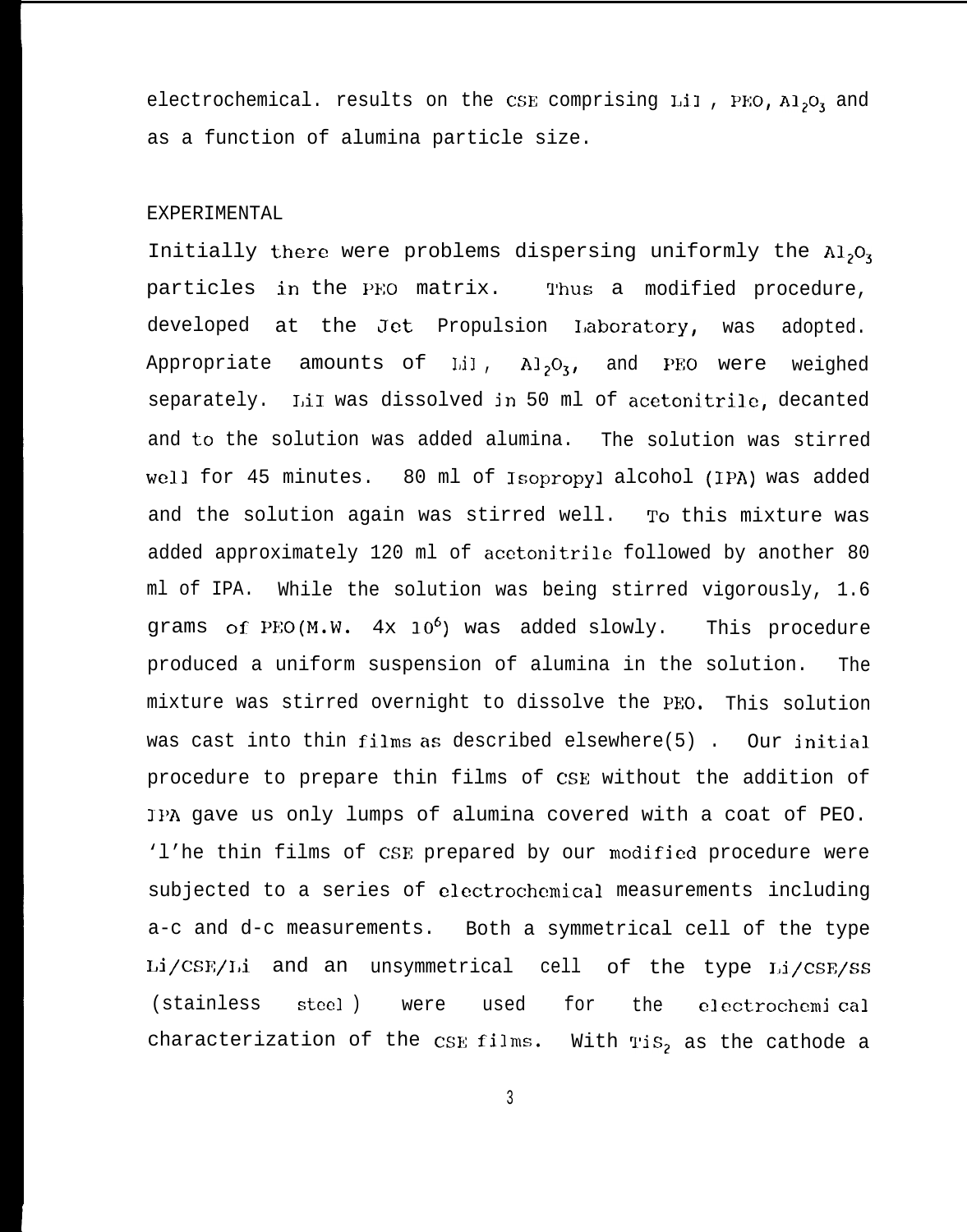small capacity cell was fabricated and charge/discharge studies were made.

### RESULTS AND DISCUSSION

A) BULK CONDUCTIVITY AND INTERFACIAL CHARGE TRANSFER RESISTANCE: Both the bulk conductivity( $1/R_b$ ) and the interfacial charge transfer resistance( $R_{ct}$ ) of the electrolyte(CSE) were determined from the a-c measurements. The a-c measurements were made in the frequency regime 100 kHz - 5 Hz. A typical NyQuist plot is shown in Figure 1 for CSE films containing 0.05 and 0.3 micron alumina. While the high frequency intercept on the x-axis is the bulk resistance of the electrolyte the corresponding low frequency intercept gives the combination of the bulk resistance of the interracial layer(omnipresent on the Li surface)and the charge transfer resistance, which we defined earlier as  $R_{ct}$ . The CSE film containing 0.3 micron  $A1_2O_3$  exhibits three different regimes dominated by bulk processes at high frequencies followed by charge transfer processes at medium frequencies which in turn is followed by diffusional processes at low frequencies. llowcver, the CSE films with 0.05 micron  $\lambda l_2O_3$  exhibits almost resistor like behavior where the contribution from the charge transfer and diffusional processes are insignificant. The a-c characteristics of the CSE films with 0.3 micron  $\lambda l_2O_3$  is typical of systems where the transport # of the reversible ion is very low. Hence we have not studied this material in depth. The behavior of CSE films with 0.01 micron  $A1_2O_3$  is similar to that of 0.05 micron  $A1_2O_3$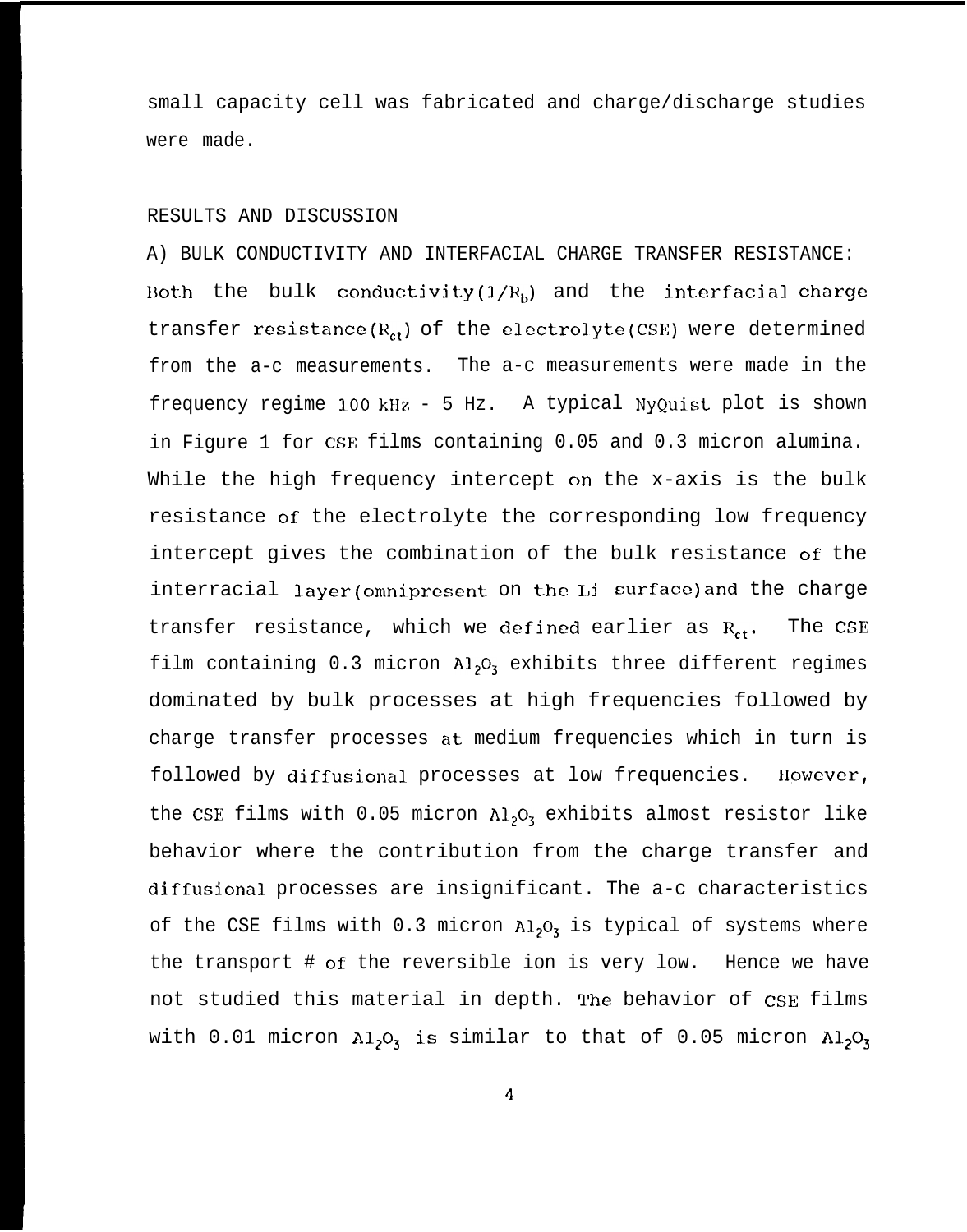film. In the folloeing we have described our results for CSE films with  $0.05$  Al<sub>2</sub>O<sub>3</sub> only. In Figure 2 is shown the plot of the bulk conductivity of the CSE as a function of the reciprocal temperature. The data indicate that while the CSE exhibits a very modest conductivity below '79°C above this temperature the conductivity picks up. Further the temperature(79°C) at which the break occurs is higher than for PEO with out the alumina. For PEO system with out alumina the break in conductivity occurs around 60°C. The interracial charge transfer resistance appears to be stable over a period of many days.

### B) TRANSPORT NUMBER

The transport numbers of the cation and anion represent the ratio of the total. current that will be carried by the cations and anions respectively. When a uni-univalent salt comprising of two constituents M<sup>+</sup> and X- is dissolved in a solvent the salt diisciates in to M+ and X- in an ideal case. Under this condition the cation transport  $#$  corresponds to  $t_1$  and the anion transport # is t.. For the computation of the transport numbers we have made this assumption in our system. Several authors have developed different techniques to experimentally determine the transport number of the mobile ions(6). 'l'he simplest method developed by Sorensen and Jacobsen, involves identifying the contributions of different processes to the total conductivity by a-c measurement as a function of frequency in a symmetrical cell comprising two reversible electrodes separated by an electrolyte.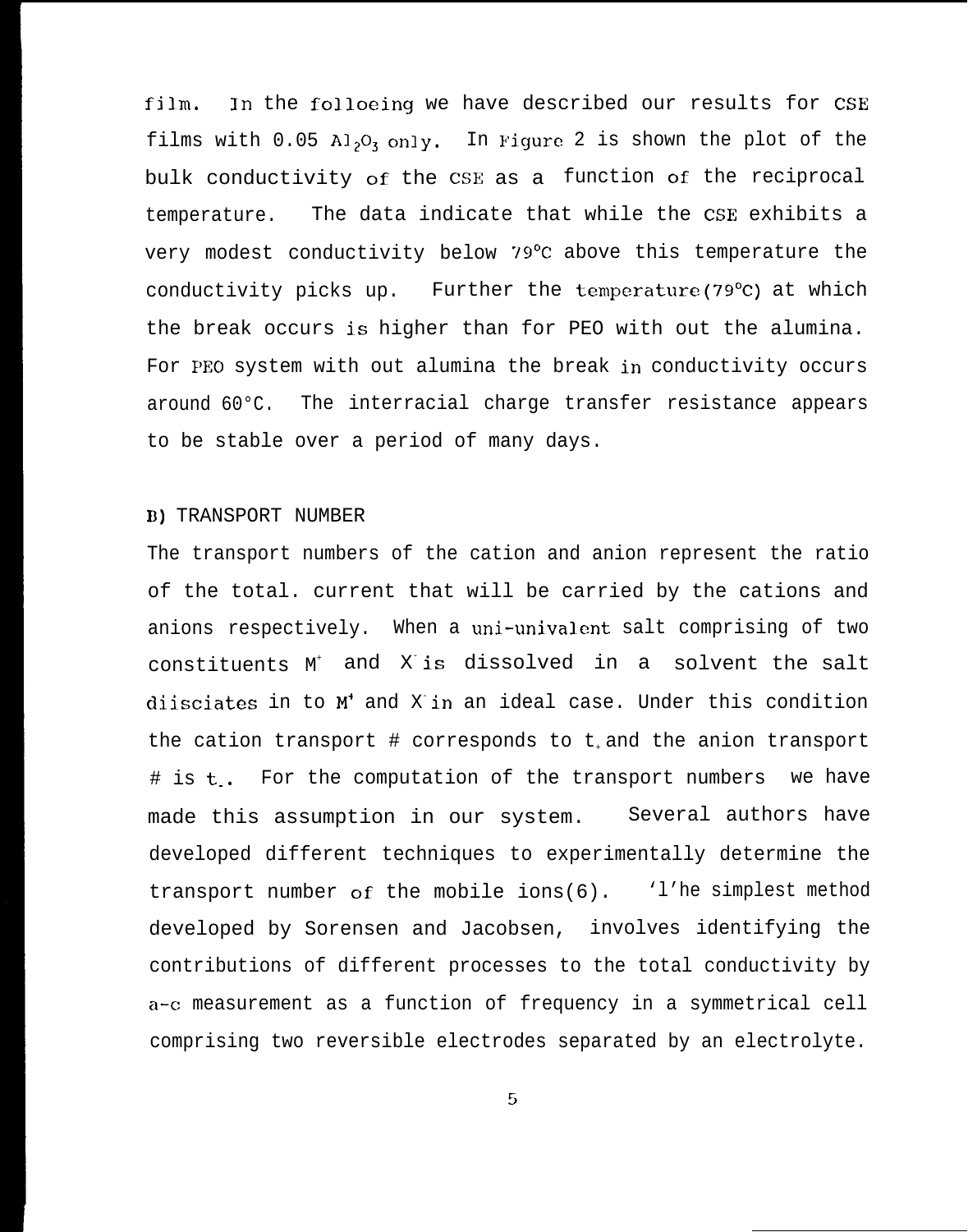From the a-c results the transport number of the reversible ion can be computed as t<sub>r</sub> =  $u_1/(u_1+u_2) = R_h/(R_h+Z_d)$  where u, and  $u_2$ represent the mobility of positive and negative ions respectively and  $R_h$  is the bulk resistivity of the electrolyte and  $Z_d$ represents the impedance due to ion diffusion. This can be obtained as follows.  $\cdot$  I'he total impedance  $Z_t$  (comprising of Rb+-Ret+-zd) , of the system, is computed from the potentiodynamic measurement. From this total impedance,  $Z_t$ , subtracting  $R_b+R_{ct}$ gives  $Z_d$ . A-C and potentiodynamic measurements were made on the cells of the type Li/CSF/Li at  $105^{\circ}$ C. While  $R_b$  is close to 73 ohms  $R_{ct}$  and  $Z_{d}$  respectively are 2.5 and 2 ohms. The area of the electrolyte is very close to 1 cm<sup>2</sup>. The cation transport number determined from these results is close to unity. This is a bench mark result that has not been reported in the literature yet. In Table-1 our electrochemical data are compared with the data available in the literature for comparable systems. 'l'he data indicate that not only the transport # is higher but the  $R_{ct}$  is lower for our system compared to state-of-the-art CSE systems.

### C) THERMAL CREEP MEASUREMENT

The resistance of any material is directly proportional to its thickness. So by monitoring the resistance of the material as a function of time, in principle, at least qualitatively one can estimate the dimensional stability of the material using the formula creep% =  $(R-R_i)/R_i$  X100 where creep% represents the percentage change in thickness and  $R_i$  and  $R$  respectively are the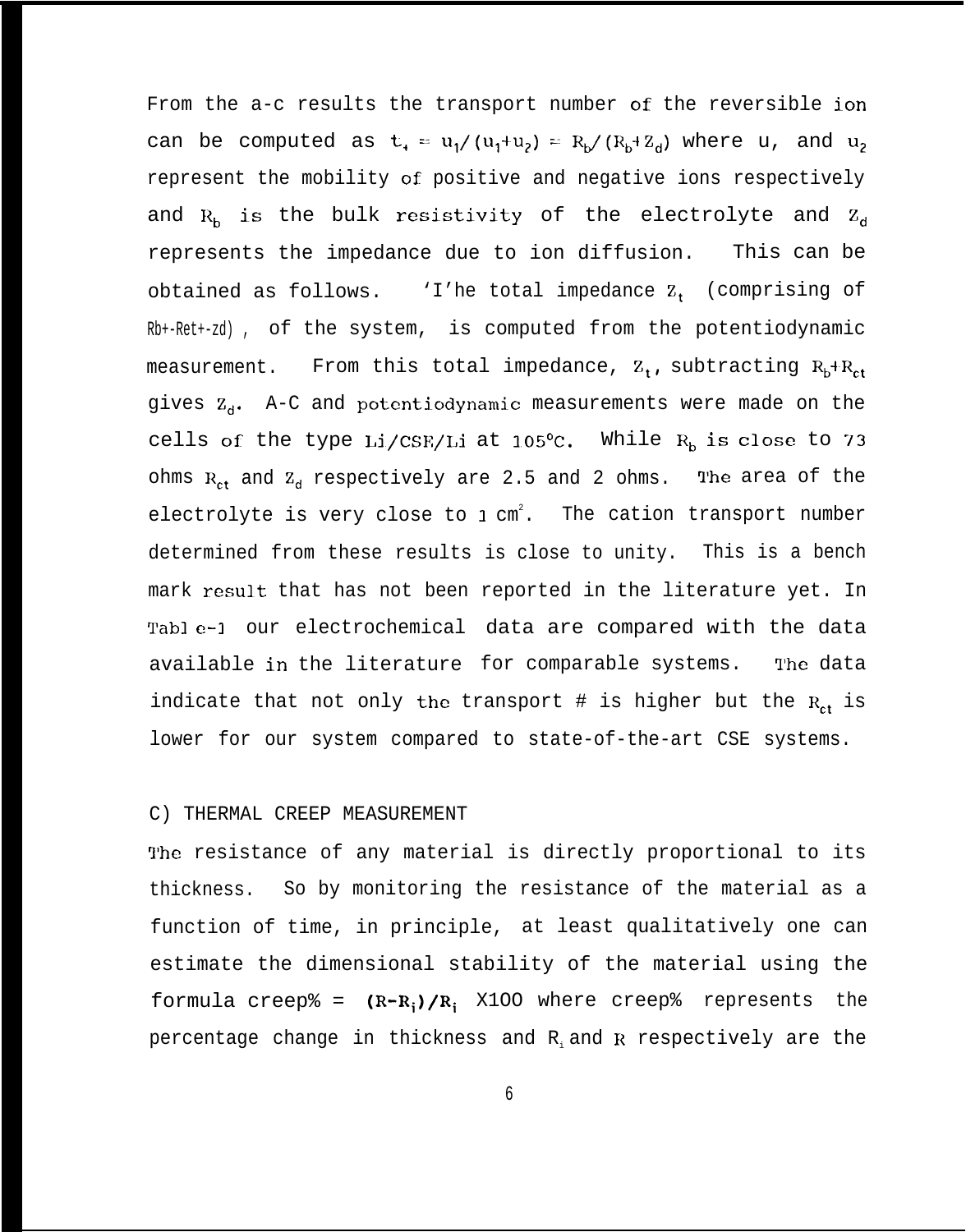initial resistance and resistance as a function of time. In Figure 3 we have shown a typical plot of creep% as a function of time for two different polymer electrolytes one containing alumina(CSE) and the other without. Our results indicate that this CSE is much more dimensionally stable than the PEO/LiI electrolyte.

### D) STUDIES ON Li/CSE/TiS, CELLS:

A 10 mAh small capacity cell was made with TiS<sub>2</sub> as cathode and dc cyclic voltammetric measurements were made as a function of open circuit voltages (OCVs) . In Figure 4 is shown a typical d-c cyclic and in the same figure is shown the peak splitting as a function of OCV. The well defined cathodic and anodic peaks indicate that  $Li^+$  moves in and out of the TiS<sub>2</sub> cathode (the cell can be charged and discharged). The peak splitting increases with decrease in OCV of the cell. which may be related to the increase in resistance of TiS, with lithiation. In Figure 5 is shown the plot of diffusion coefficient of  $Li^+$  in TiS<sub>2</sub> as a function of OCV and charge transfer resistance at the TiS<sub>2</sub> electrode also as a function of OCV. While the  $R_{ct}$  varies randomly with OCV the diffusion coefficient goes through a maximum at around 50% state-of-charge. A similar observation was made earlier for TiS, cathode with organic electrolytes. In Figure 6 is shown the charge/discharge characteristics of the above cell. The cell was discharged at  $C/20$  and charged at  $C/40$ rates. Although the transport # for Li is close to unity the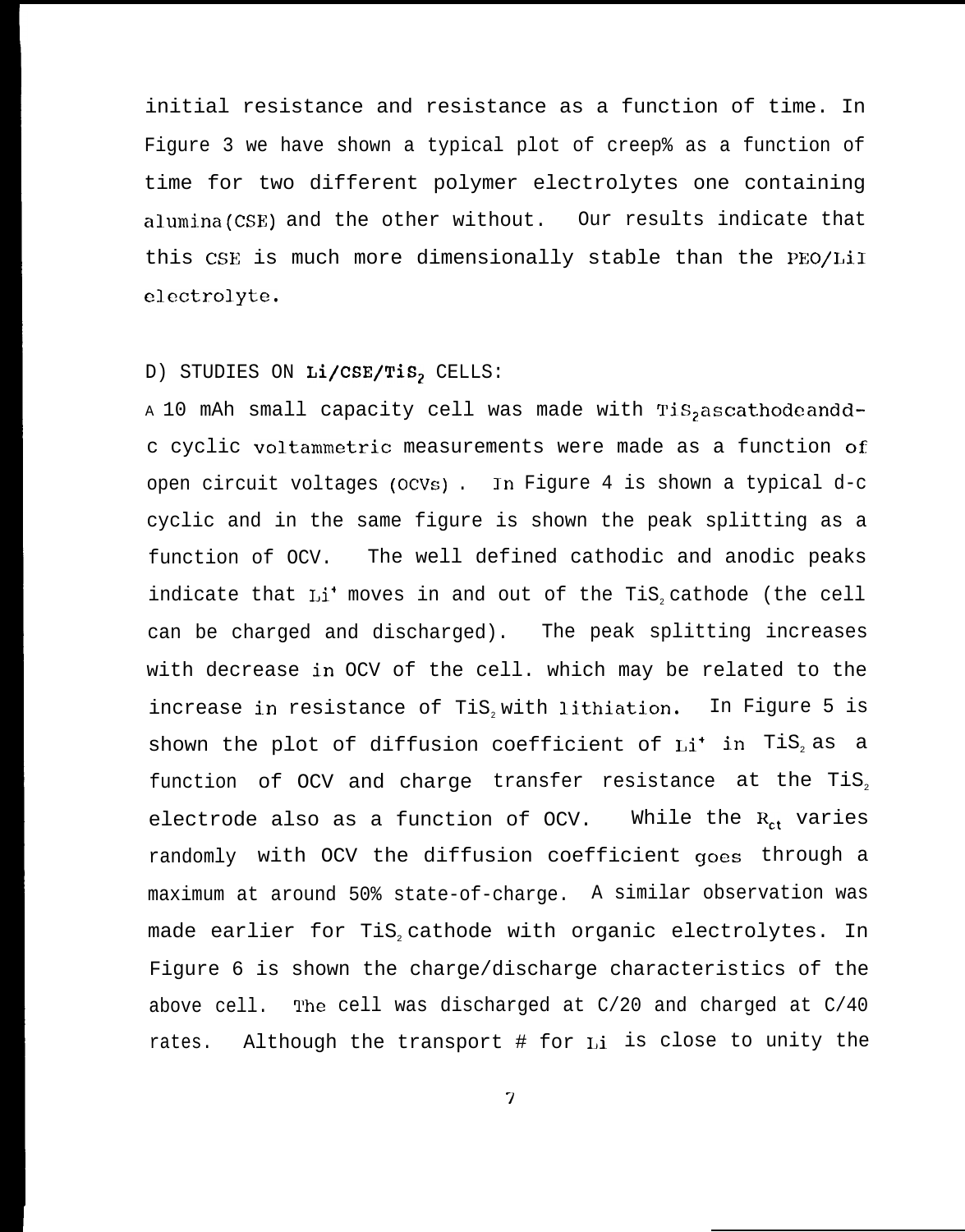charge/discharge rates are very low. One explanation would be that the CSE bulk ionic conductivity is still very low by an order of magnitude than the required minimum of  $10^{-3}$  S cm-1.

### CONCLUSIONS

At the Jet Propulsion I.aboratory we have developed a new chemical technique to disperse alumina uniformly in the high molecular weight PEO matrix. Our composite solid electrolyte (CSE) exhibits the highest transport number reported yet in the polymeric electrolyte for Li<sup>+</sup>. The conductivity of the CSE at 103°C is 1.0<sup>-4</sup>mho cm<sup>-1</sup>. Both the transport # and ionic conductivity are influenced by the particle size of alumina. Our thermal creep measurement studies show that the CSE is dimensionally stable much more than the PEO/LiI electrolyte. The cells could be charged and discharged only at very low rates although the cation transport # is very high.

### ACKNOWLEDGEMENT

The work described here was carried out at the Jet Propulsion Laboratory, California institute of Technology under contract with the National Aeronautics and Space Administration. REFERENCES

1) J. R. MacCallum, C. A. Vincent, "Polymer Electrolyte Reviews"', 1 and 2 Elsevier Applied Science, London, 1987 and 1989. 2) J. E. Weston and B. C. H. Steele, Solid State Ionics 7, 75- 79(1982) .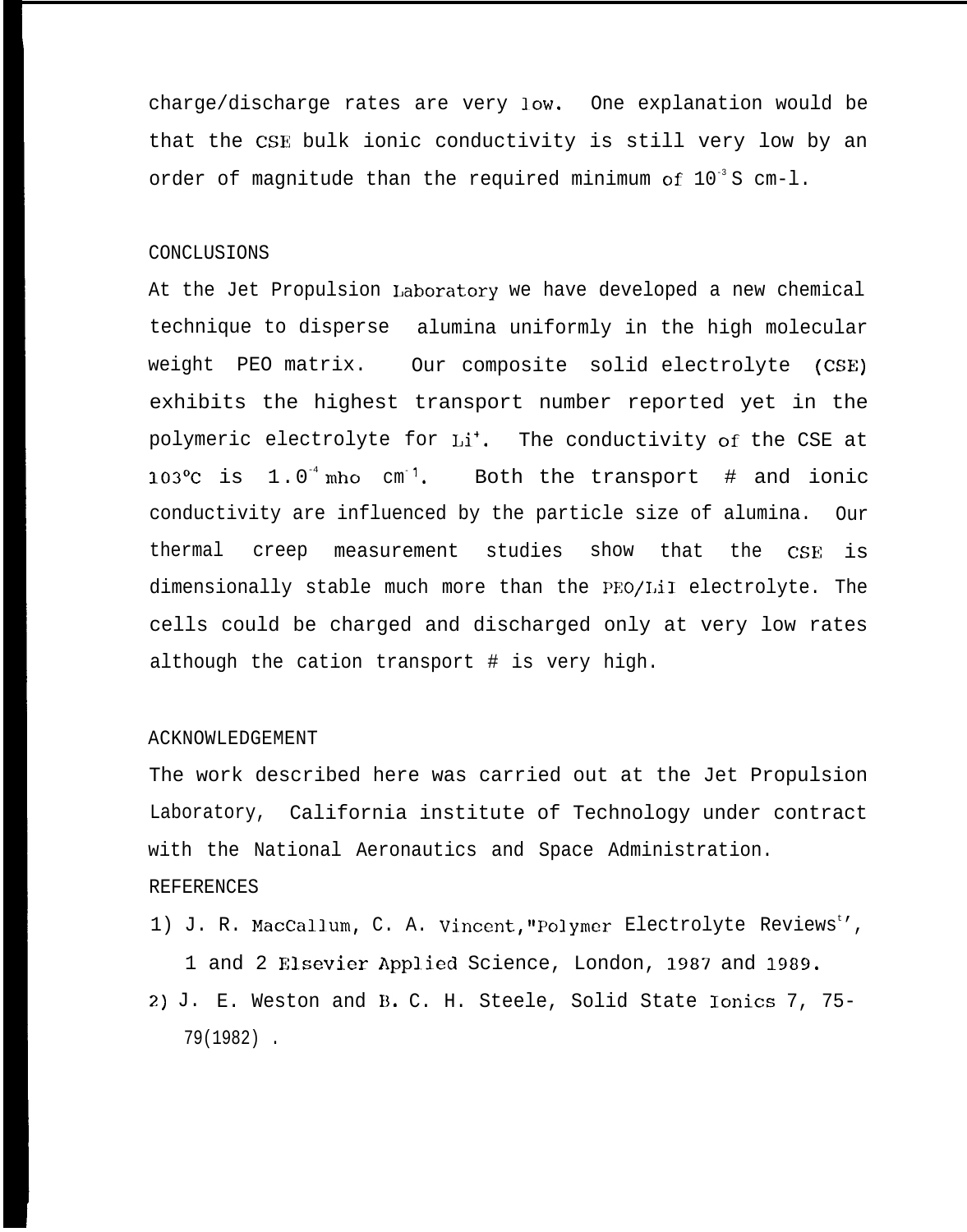- 3) F. Croce, F. Bonino, S. Panero, and B. Scrosati, philosophical Magazine 59, 161-168(1989) .
- 4) Comprehensive Treatise of Electrochemistry, Vol .3(1.981) Bockris et al, Editors.
- 5) G. Nagasubramanian and S. DiStefano; Journal of the Electrochemical Society 137, 3830(3990).
- 6) (a) P. R. Sorensen and T. Jacobsen, Electrochim. Acts 27, 1671(1982); **(b) M. I,eveque, J. F. Le Nest, A. Gandini and H. Cheradame, Makromol. Chem. Rapid Commun. 4, 97(1982) ; (c) A. Bourjdah, F. Dalard, D. Deroo and M. B. Armand, So]id State lonics 18/19, 287(1986); and (d) S. Dhattacharia, S. W. Smoot and D. 11. Whitmore, Solid State Ionics 18/19, 306(1986).**

### FIGURE CAPTIONS

- Fig. 1 NyQuist plot of the CSE
- Fig. 2 Conductivity vs. 1/T of the CSE
- Fig. 3 Creep% vs. Time of PEO/LiI with and with out  $Al_2O_3$
- Fig. 4 D-C cyclic voltammetric characteristics of Li/CSE/TiS2 cell
- Fig. 5 Diffusion coefficient and  $R_{ct}$  vs. OCV.
- Fig. 6 Charge/discharge characteristics of  $Li/CSE/TiS<sub>2</sub>$  cell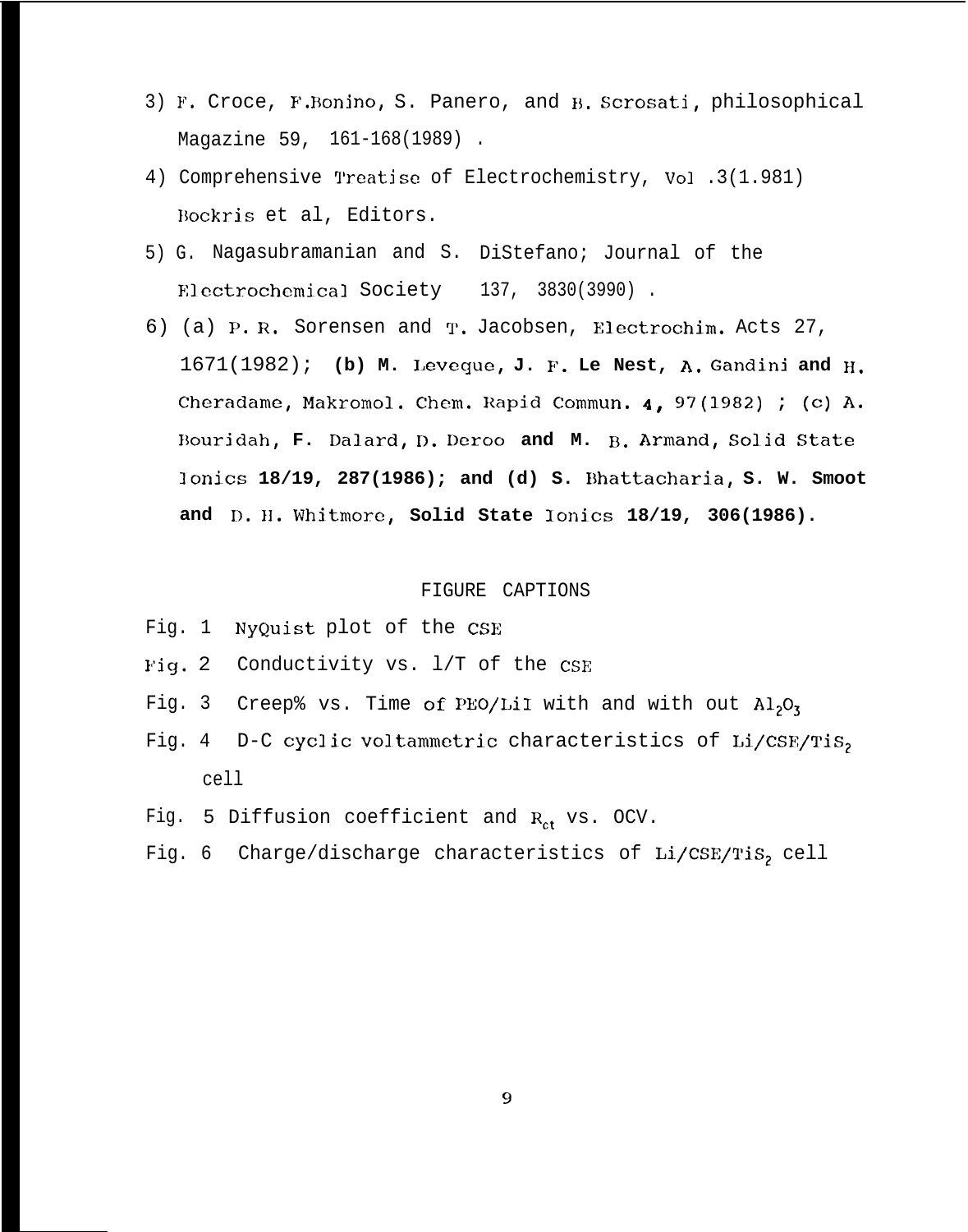### COMPARISON OF E ECTROCHEMICAL PROPERTIES OF CSE F LMS

|                                                  |                                 |                                                    | r<br>H<br>Ul  | FAU14.5 L1SCN<br>16a1                                                                                                                                                                                                                                                                                                                                                                                                             |
|--------------------------------------------------|---------------------------------|----------------------------------------------------|---------------|-----------------------------------------------------------------------------------------------------------------------------------------------------------------------------------------------------------------------------------------------------------------------------------------------------------------------------------------------------------------------------------------------------------------------------------|
| N<br>UI                                          | C.22                            | C                                                  | $\tau$ +      | $10\%$ $\frac{1}{24.0}$ , $(2)$                                                                                                                                                                                                                                                                                                                                                                                                   |
|                                                  |                                 | 3 x 107                                            | トヘアド          | $\frac{1}{108}$ $\frac{21}{21}$ , 0, 13) <sup>*</sup>                                                                                                                                                                                                                                                                                                                                                                             |
|                                                  |                                 | <b>AR</b>                                          | リーー・リーン       |                                                                                                                                                                                                                                                                                                                                                                                                                                   |
| n<br>C)                                          | H O-OR                          | 404                                                | $\frac{1}{2}$ | THTV: ( FBC) 1.65<br>コトリン・ThD-1.65                                                                                                                                                                                                                                                                                                                                                                                                |
| $\frac{1}{2}$                                    | 0.9<br>$\bar{\mathbf{t}}$<br>つい | シーン・・シーム                                           | q q           |                                                                                                                                                                                                                                                                                                                                                                                                                                   |
| N<br>UI                                          | 0.9 ± 0.05                      | 4.0119                                             | トーの           | $\begin{array}{c}\n\frac{1}{2} - \frac{1}{2} \left( \frac{1}{2} \frac{1}{2} - \frac{1}{2} \right) \\ \frac{1}{2} - \frac{1}{2} \left( \frac{1}{2} \frac{1}{2} \right) \\ \frac{1}{2} - \frac{1}{2} \left( \frac{1}{2} \frac{1}{2} \right) \\ \frac{1}{2} - \frac{1}{2} \left( \frac{1}{2} \frac{1}{2} \right) \\ \frac{1}{2} - \frac{1}{2} \left( \frac{1}{2} \frac{1}{2} \right) \\ \frac{1}{2} - \frac{1}{2} \left( \frac{1}{2$ |
| resistance<br>Interface<br>)」「」<br>$\frac{1}{2}$ | ر<br>پار                        | cond.<br>XInd mird<br>$\frac{1}{1}$<br><b>ELCO</b> | D. Cman       | · dmoo · · · · · ·                                                                                                                                                                                                                                                                                                                                                                                                                |
|                                                  |                                 |                                                    |               |                                                                                                                                                                                                                                                                                                                                                                                                                                   |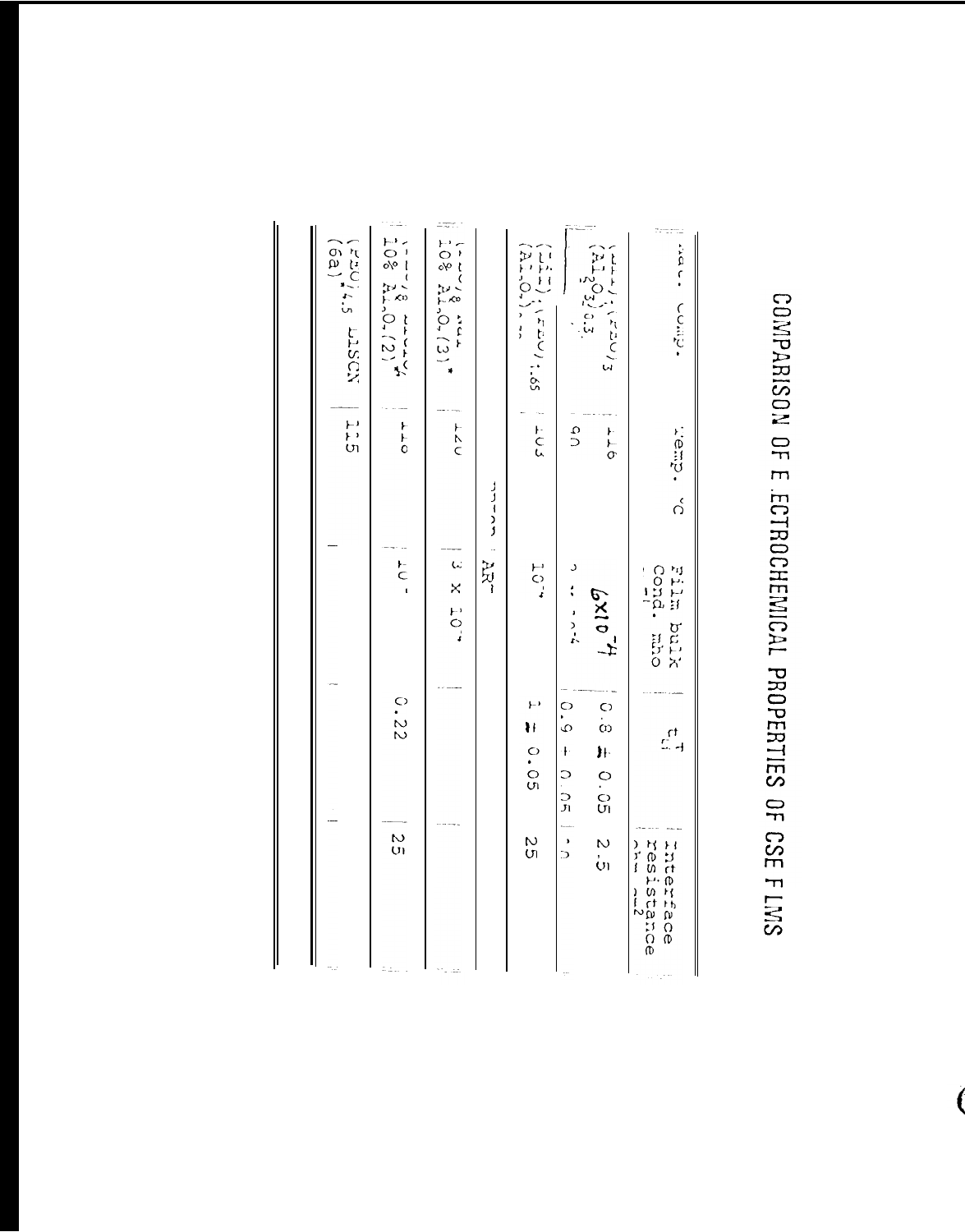## BU K CONDUCTIVITY AND TRANSFERENCE NUMBER O THE CSES

.

E=FECT OF Al<sub>2</sub><sub>2</sub>, PARTICLE SIZE (0.05 MICRON *j* 0.3 MICRON  $\alpha$ -Al<sub>2</sub><sub>2</sub>,

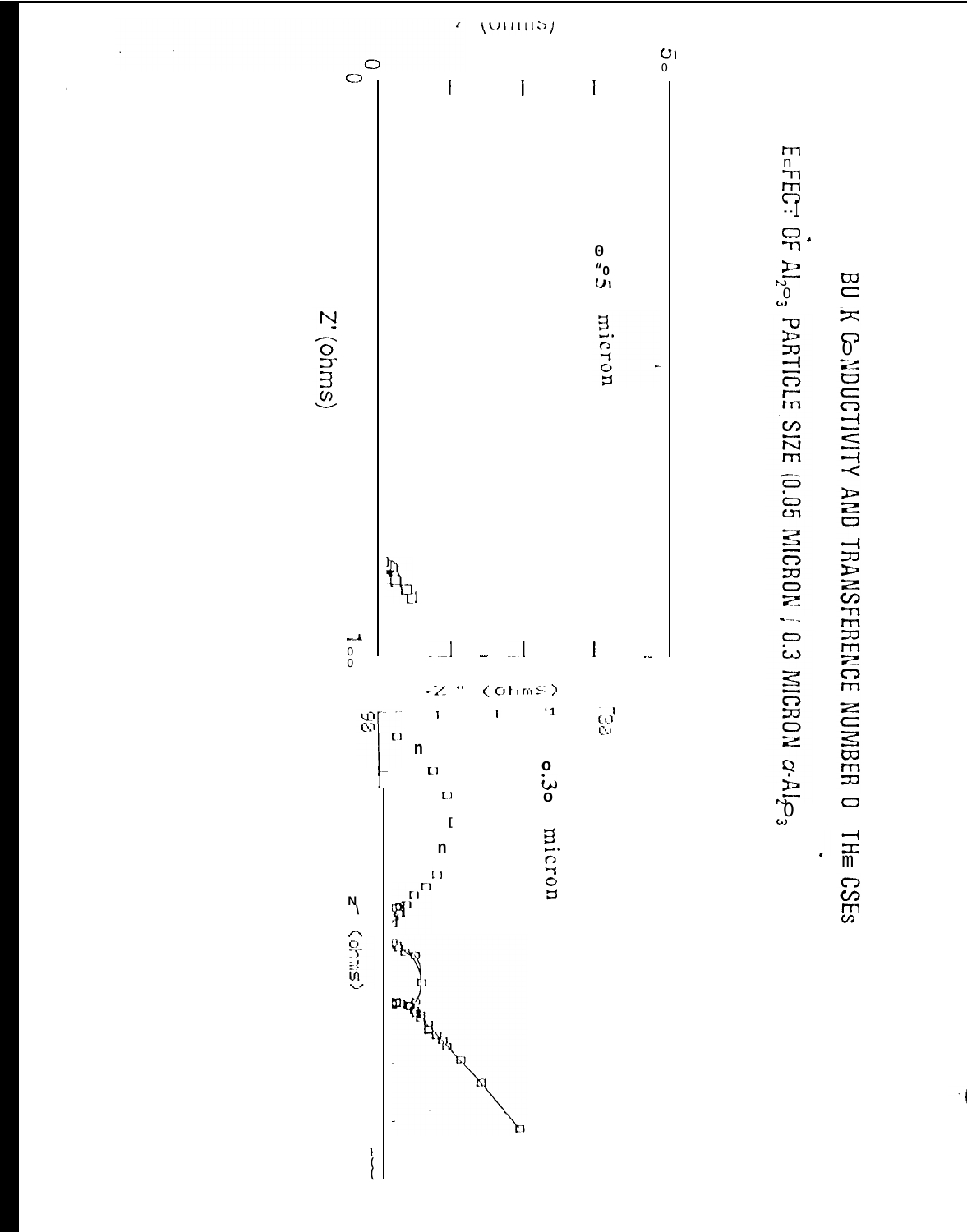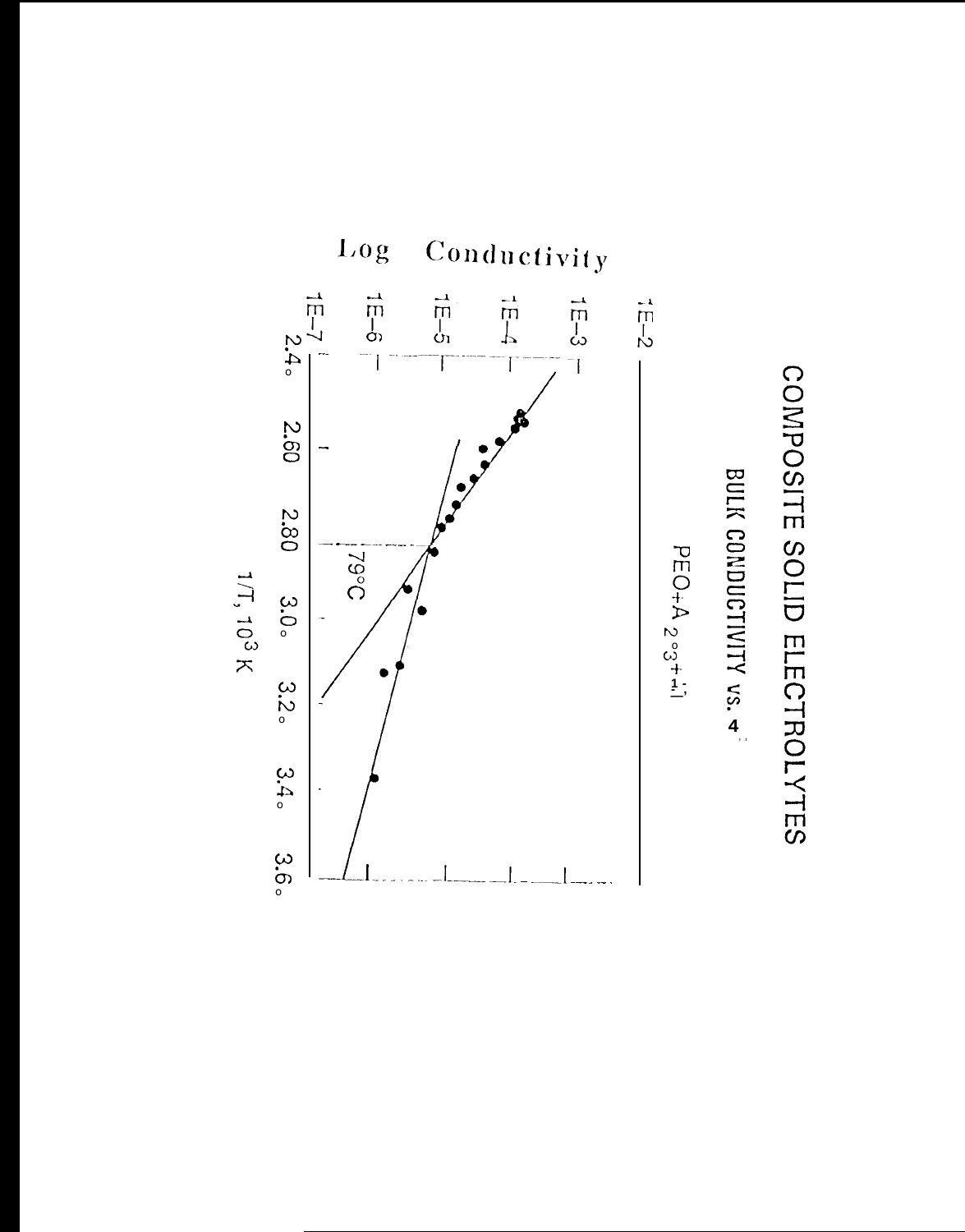### CREEP MEASUREMENT AT 113°C

CREEP% vs. TME

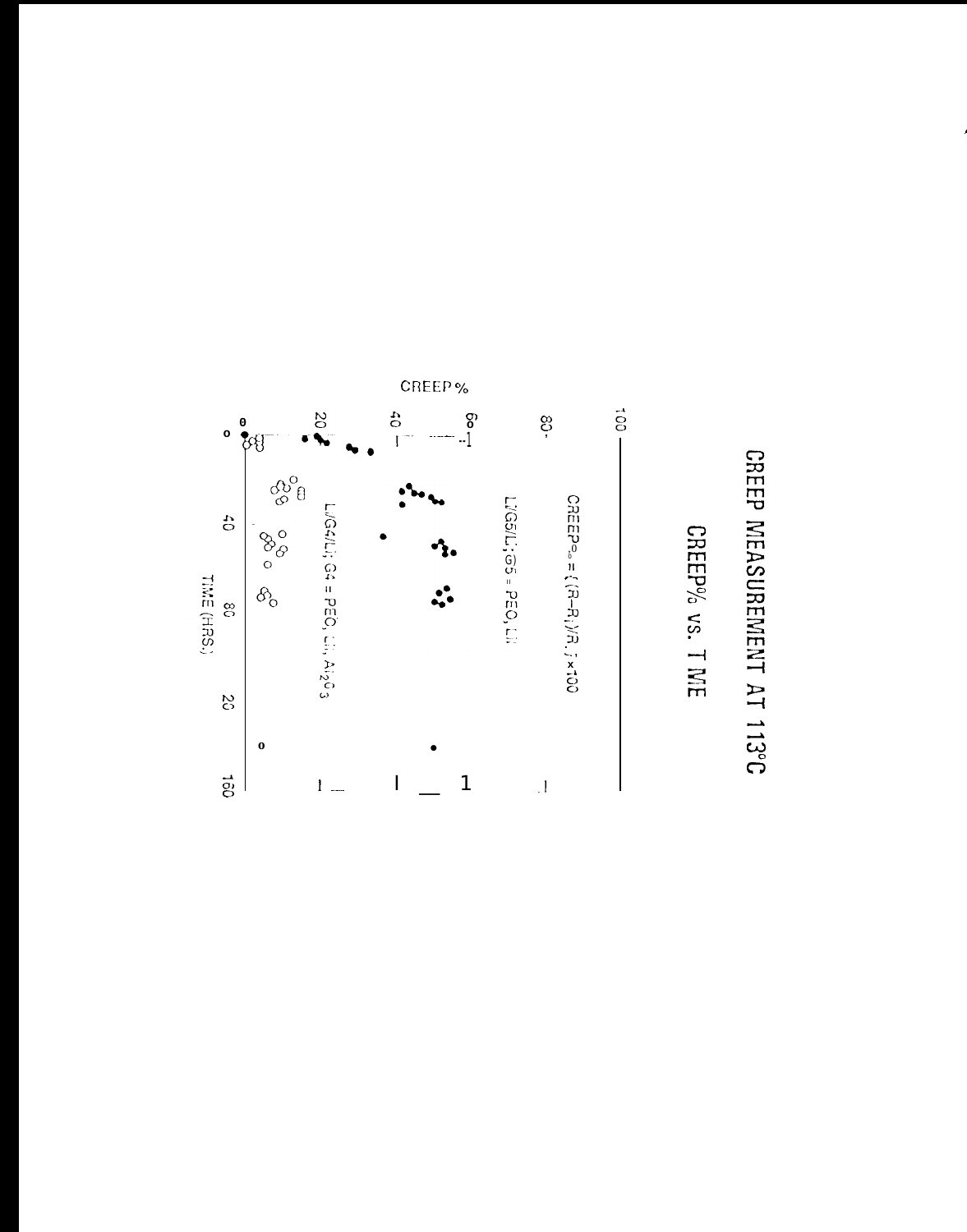# KINET C PROPERTIES OF LIJCSE/TIS, AS A FUNCTION OF TEMP. AND SOC

### D-C CYCLIC VOLTAMMETRIC CHARACTERIST CS CATHODE CAPAC - 10 mAh

|                                               | こだし ひみゃ                                            | $-7 - 179$                                   | ني لي                 | ŋ<br>,       | $\frac{1}{2}$                         |
|-----------------------------------------------|----------------------------------------------------|----------------------------------------------|-----------------------|--------------|---------------------------------------|
|                                               | $\mathbf{)}$<br>ś                                  |                                              |                       |              |                                       |
|                                               | د                                                  | ž                                            | I                     |              |                                       |
| $rac{1}{3}$                                   | a<br>av<br>Ι                                       | 2 0c7                                        | 5:2:5                 | ن<br>ن       | ֧֝֝֓֓֓֓֓֓֓֓׆<br>ֺ֧֧֧֧֧֧֧֧֧֧֪֧֓֓֓֓֜֓֓׆ |
| 100<br>10<br>14                               | $\frac{1}{2}$                                      | 2 LOG                                        | 500 J                 | 73           |                                       |
|                                               | 2.920                                              | $\frac{2}{3}$                                | $\frac{1}{2}$ 3.      | 7)<br>iresh. |                                       |
|                                               | $\tilde{\zeta}$<br>Voltage<br>$\ddot{\phantom{1}}$ | Peak<br>$\tilde{\cdot}$<br>Voltage<br>$\leq$ | VG V<br>$\frac{1}{2}$ |              | $\frac{5}{3}$                         |
| $\mathcal{L} = \mathcal{L} \circ \mathcal{L}$ | Peak<br>Cathodic                                   | Anodic                                       | <b>CALLA</b>          | Condi.ion"   | Tetipet                               |

\* = 8.C. : Fully Charged: P.C. : Partially Charged: P.D<br>Partially Discharged: 8.D.: Fully Discharged.

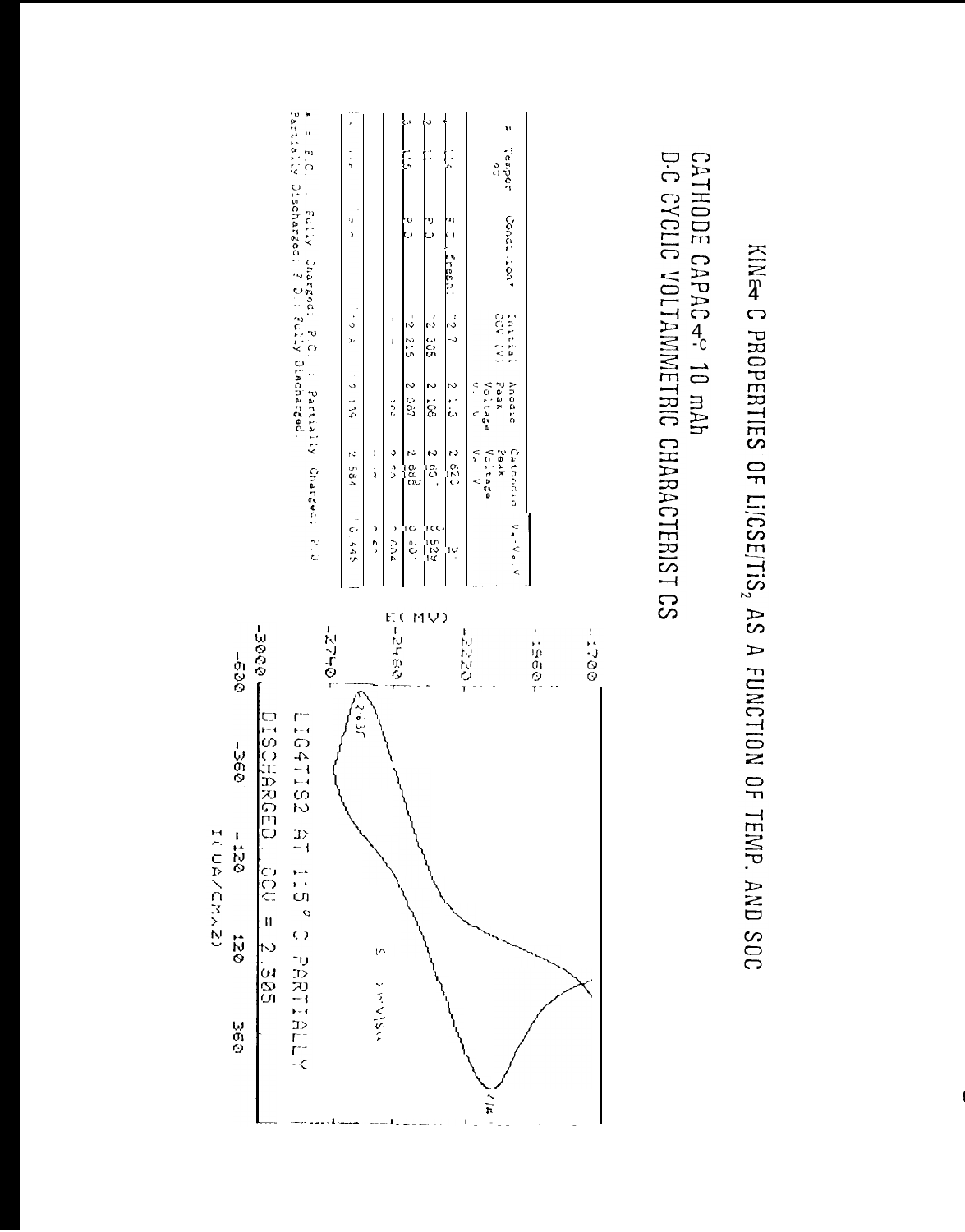